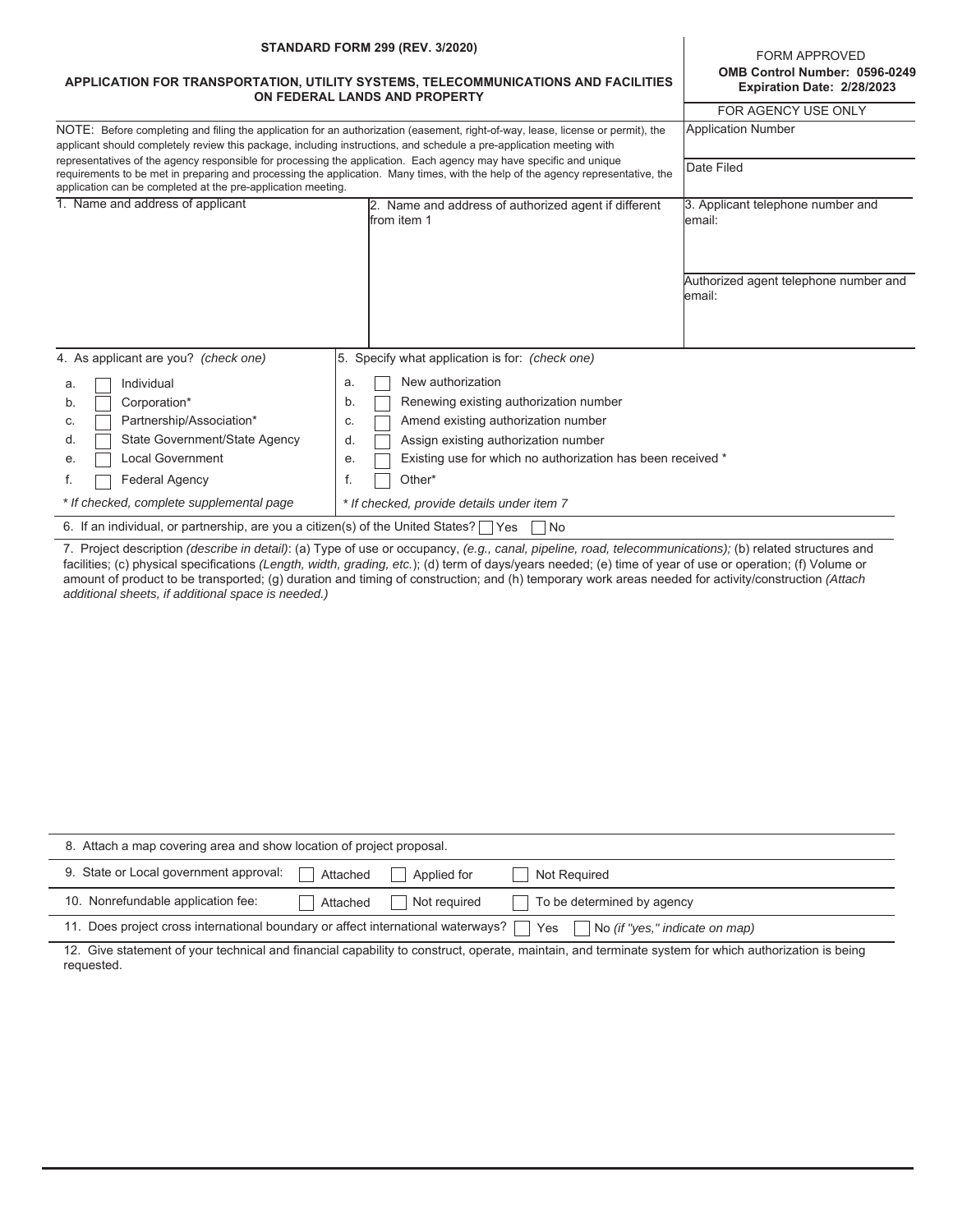13a. Describe other alternative locations considered.

b. Why were these alternatives not selected?

c. Give explanation as to why it is necessary to use or occupy Federal assets (lands or buildings).

14. List authorizations and pending applications filed for similar projects which may provide information to the authorizing agency. *(Specify number, date, code, or name)*

15. Provide statement of need for project, including the economic feasibility and items such as: (a) cost of proposal (construction, operation, and maintenance); (b) estimated cost of next best alternative; and (c) expected public benefits.

16. Describe probable effects on the population in the area, including the social and economic aspects, and the rural lifestyles.

17. Describe likely environmental effects that the proposed project will have on: (a) air quality; (b) visual impact; (c) surface and ground water quality and quantity; (d) the control or structural change on any stream or other body of water; (e) existing noise levels; and (f) the surface of the land, including vegetation, permafrost, soil, and soil stability; and, (g) historic or archaeological resources or properties.

18. Describe the probable effects that the proposed project will have on (a) populations of fish, plant life, wildlife, and marine life, including threatened and endangered species; and (b) marine mammals, including hunting, capturing, collecting, or killing these animals.

19. State whether any hazardous material, as defined in this paragraph, would be used, produced, transported or stored on or in a federal building or federal lands or would be used in connection with the proposed use or occupancy. "Hazardous material" shall mean (a) any hazardous substance under section 101(14) of the Comprehensive Environmental Response, Compensation, and Liability Act (CERCLA), 42 U.S.C. § 9601(14); (b) any pollutant or contaminant under section 101(33) of CERCLA, 42 U.S.C. § 9601(33); (c) any petroleum product or its derivative, including fuel oil, and waste oils; and (d) any hazardous substance, extremely hazardous substance, toxic substance, hazardous waste, ignitable, reactive or corrosive materials, pollutant, contaminant, element, compound, mixture, solution or substance that may pose a present or potential hazard to human health or the environment under any applicable environmental laws. The holder shall not store any hazardous materials at the site without prior written approval from the authorized officer. This approval shall not be unreasonably withheld. If the authorized officer provides approval, this permit shall include (or in the case of approval provided after this permit is issued, shall be amended to include) specific terms addressing the storage of hazardous materials, including the specific type of materials to be stored, the volume, the type of storage, and a spill plan. Such terms shall be proposed by the holder and are subject to approval by the authorized officer.

20. Name all the Federal Department(s)/Agency(ies) where this application is being filed.

| I HEREBY CERTIFY, That I am of legal age and authorized to do business in the State and that I have personally examined the information contained in the |      |  |  |  |
|----------------------------------------------------------------------------------------------------------------------------------------------------------|------|--|--|--|
| application and believe that the information submitted is correct to the best of my knowledge.                                                           |      |  |  |  |
| Signature of Applicant                                                                                                                                   | Date |  |  |  |

Title 18, U.S.C. Section 1001, makes it a crime for any person knowingly and willfully to make to any department or agency of the United States any false, fictitious, or fraudulent statements or representations as to any matter within its jurisdiction.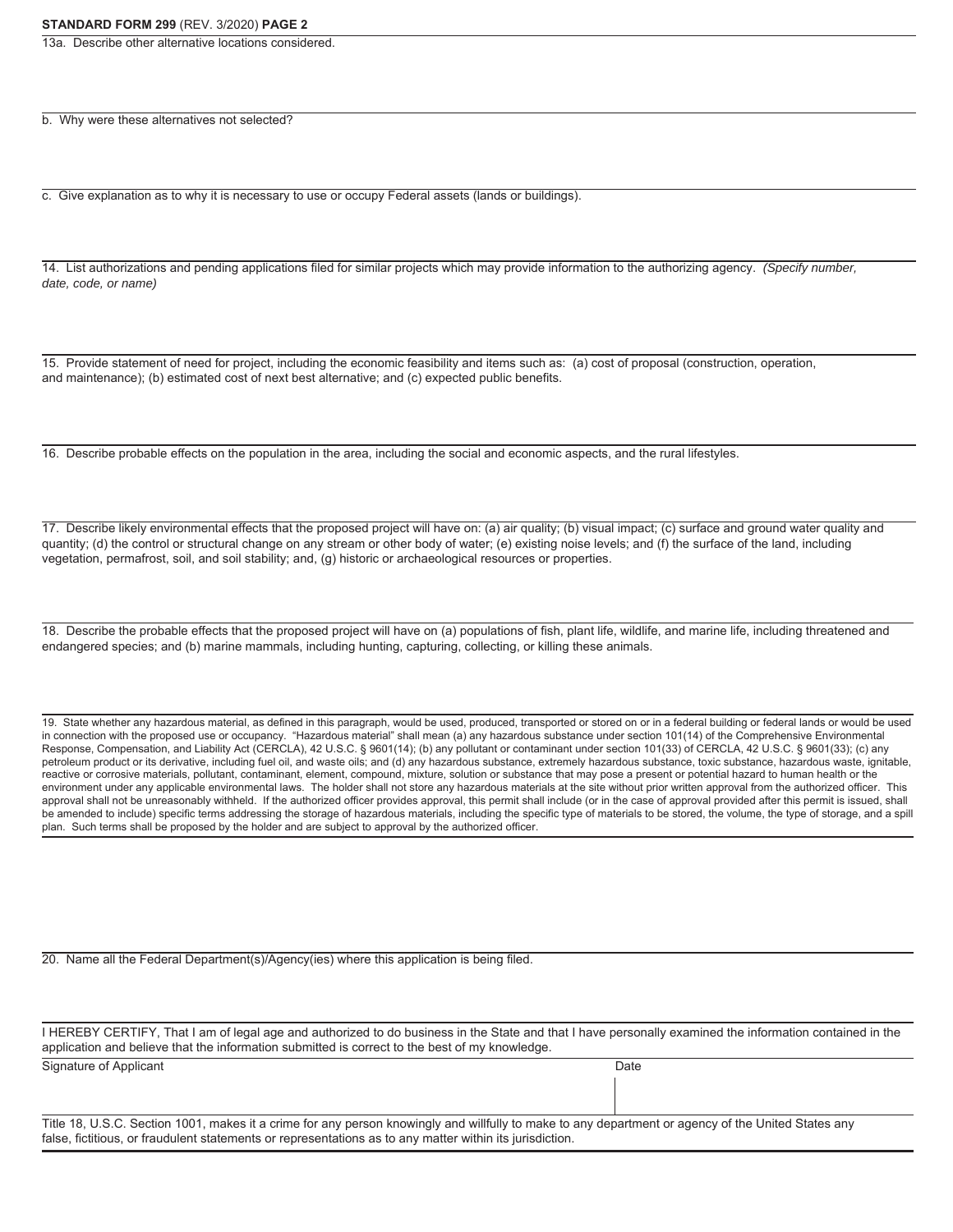## **STANDARD FORM 299** (REV. 3/2020) **PAGE 3**

### GENERAL INFORMATION *ALASKA NATIONAL INTEREST LANDS*

This application will be used when applying for a right-of-way, permit, license, lease, or certificate for the use of Federal lands which lie within conservation system units and National Recreation or Conservation Areas as defined in the Alaska National Interest lands Conservation Act. Conservation system units include the National Park System, National Wildlife Refuge System, National Wild and Scenic Rivers System, National Trails System, National Wilderness Preservation System, and National Forest Monuments.

Transportation utility systems telecommunication installations facility uses for which the application may be used are:

1. Canals, ditches, flumes, laterals, pipes, pipelines, tunnels, and other systems for the transportation of water.

2. Pipelines and other systems for the transportation of liquids other than water, including oil, natural gas, synthetic liquid and gaseous fuels, and any refined product produced therefrom.

3. Pipelines, slurry and emulsion systems, and conveyor belts for transportation of solid materials.

4. Systems for the transmission and distribution of electric energy.

5. Wired and wireless systems for transmission or reception of radio, television, telephone, telegraph, and other electronic signals, and other means of communications.

6. Improved right-of-way for snow machines, air cushion vehicles, and allterrain vehicles.

7. Roads, highways, railroads, tunnels, tramways, airports, landing strips, docks, and other systems of general transportation.

This application must be filed simultaneously with each Federal department or agency requiring authorization to establish and operate your proposal.

In Alaska, the following agencies will help the applicant file an application and identify the other agencies the applicant should contact and possibly file with:

Department of Agriculture Regional Forester, Forest Service (USFS) P.O. Box 21628 Juneau, Alaska 99802-1628 Telephone: (907) 586-7847 *(or a local Forest Service Office)* 

Department of the Interior Bureau of Indian Affairs (BIA) Alaska Regional Office 709 West 9th Street Juneau, Alaska 99802 Telephone: (907) 586-7177

Department of the Interior Alaska State Office Bureau of Land Management 222 West 7th Avenue #13 Anchorage, Alaska 99513 Public Room: 907-271-5960 FAX: 907-271-3684 *(or a local BLM Office)* 

U.S. Fish & Wildlife Service (FWS) Office of the Regional Director 1011 East Tudor Road Anchorage, Alaska 99503 Telephone: (907) 786-3440

National Park Service (NPS) Alaska Regional Office 240 West 5th Avenue Anchorage, Alaska 99501 Telephone: (907) 644-3510

Note - Filings with any Interior agency may be filed with any office noted above or with the Office of the Secretary of the Interior, Regional Environmental Officer, P.O. Box 120, 1675 C Street, Anchorage, Alaska 99513.

Department of Transportation Federal Aviation Administration Alaska Region AAL-4, 222 West 7th Ave., Box 14 Anchorage, Alaska 99513-7587 Telephone: (907) 271-5285

NOTE - The Department of Transportation has established the above central filing point for agencies within that Department. Affected agencies are: Federal Aviation Administration (FAA), Coast Guard (USCG), Federal Highway Administration (FHWA), Federal Railroad Administration (FRA).

# OTHER THAN ALASKA NATIONAL INTEREST LANDS

Use of this form is not limited to National Interest Conservation Lands of Alaska.

Individual department/agencies may authorize the use of this form by applicants for transportation, utility systems, telecommunication installations and facilities on other Federal lands outside those areas described above.

For proposals located outside of Alaska, applications will be filed at the local agency office or at a location specified by the responsible Federal agency.

#### SPECIFIC INSTRUCTIONS *(Items not listed are self-explanatory)*

- 7 Attach preliminary site and facility construction plans. The responsible agency will provide instructions whenever specific plans are required.
- 8 Generally, the map must show the section(s), township(s), and range(s) within which the project is to be located. Show the proposed location of the project on the map as accurately as possible. Some agencies require detailed survey maps. The responsible agency will provide additional instructions.
- 9, 10, and 12 The responsible agency will provide additional instructions.
- 13 Providing information on alternate locations in as much detail as possible, discussing why certain locations were rejected and why it is necessary to use Federal assets will assist the agency(ies) in processing your application and reaching a final decision. Include only reasonable alternate locations as related to current technology and economics.
- 14 The responsible agency will provide instructions.
- 15 Generally, a simple statement of the purpose of the proposal will be sufficient. However, major proposals located in critical or sensitive areas may require a full analysis with additional specific information. The responsible agency will provide additional instructions.
- 16 through 19 Providing this information with as much detail as possible will assist the Federal agency(ies) in processing the application and reaching a decision. When completing these items, you should use a sound judgment in furnishing relevant information. For example, if the project is not near a stream or other body of water, do not address this subject. The responsible agency will provide additional instructions.

Application must be signed by the applicant or applicant's authorized representative.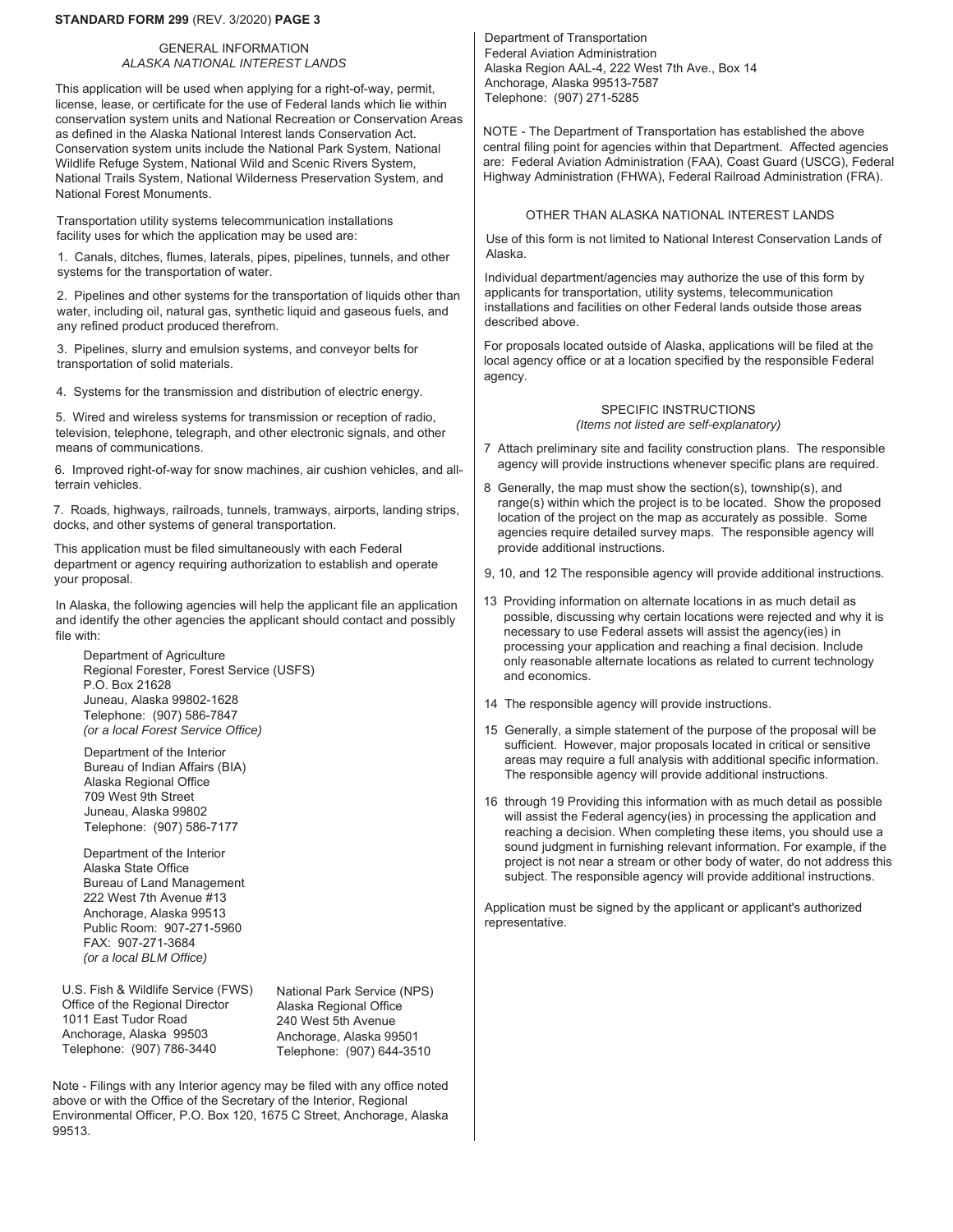## **EFFECT OF NOT PROVIDING INFORMATION**

Disclosure of the information is voluntary. If all the information is not provided, the proposal or application may be rejected.

#### **DATA COLLECTION STATEMENT**

The Federal agencies collect this information from proponents and applicants requesting a right-of-way, permit, license, lease, or certification for use of Federal assets. The Federal agencies use this information to evaluate a proponent's or applicant's proposal to use Federal assets.

### **BURDEN STATEMENT**

According to the Paperwork Reduction Act of 1995, an agency may not conduct or sponsor, and a person is not required to respond to a collection of information unless it displays a valid OMB control number. The valid OMB control number for this information collection is 0596-0249. The time required to complete this information collection is estimated to average 8 hours per response, including the time for reviewing instructions, searching existing data sources, gathering and maintaining the data needed, and completing and reviewing the collection of information. The authority to collect this information is derived from 47 U.S.C. 1455(c)(3) and 16 U.S.C. 3210.

## **USDA NONDISCRIMINATION STATEMENT**

The U.S. Department of Agriculture (USDA) prohibits discrimination in all its programs and activities on the basis of race, color, national origin, age, disability, and where applicable, sex, marital status, familial status, parental status, religion, sexual orientation, genetic information, political beliefs, reprisal, or because all or part of an individual's income is derived from any public assistance. (Not all prohibited bases apply to all programs.) Persons with disabilities who require alternative means for communication of program information (Braille, large print, audiotape, etc.) should contact USDA's TARGET Center at 202-720-2600 (voice and TDD).

To file a complaint of discrimination, write USDA, Director, Office of Civil Rights, 1400 Independence Avenue, SW, Washington, DC 20250-9410 or call toll free (866) 632-9992 (voice). TDD users can contact USDA through local relay or the Federal relay at (800) 877-8339 (TDD) or (866) 377-8642 (relay voice). USDA is an equal opportunity provider and employer.

The Privacy Act of 1974 (5 U.S.C. 552a) and the Freedom of Information Act (5 U.S.C. 552) govern the confidentiality to be provided for information received by the Forest Service.